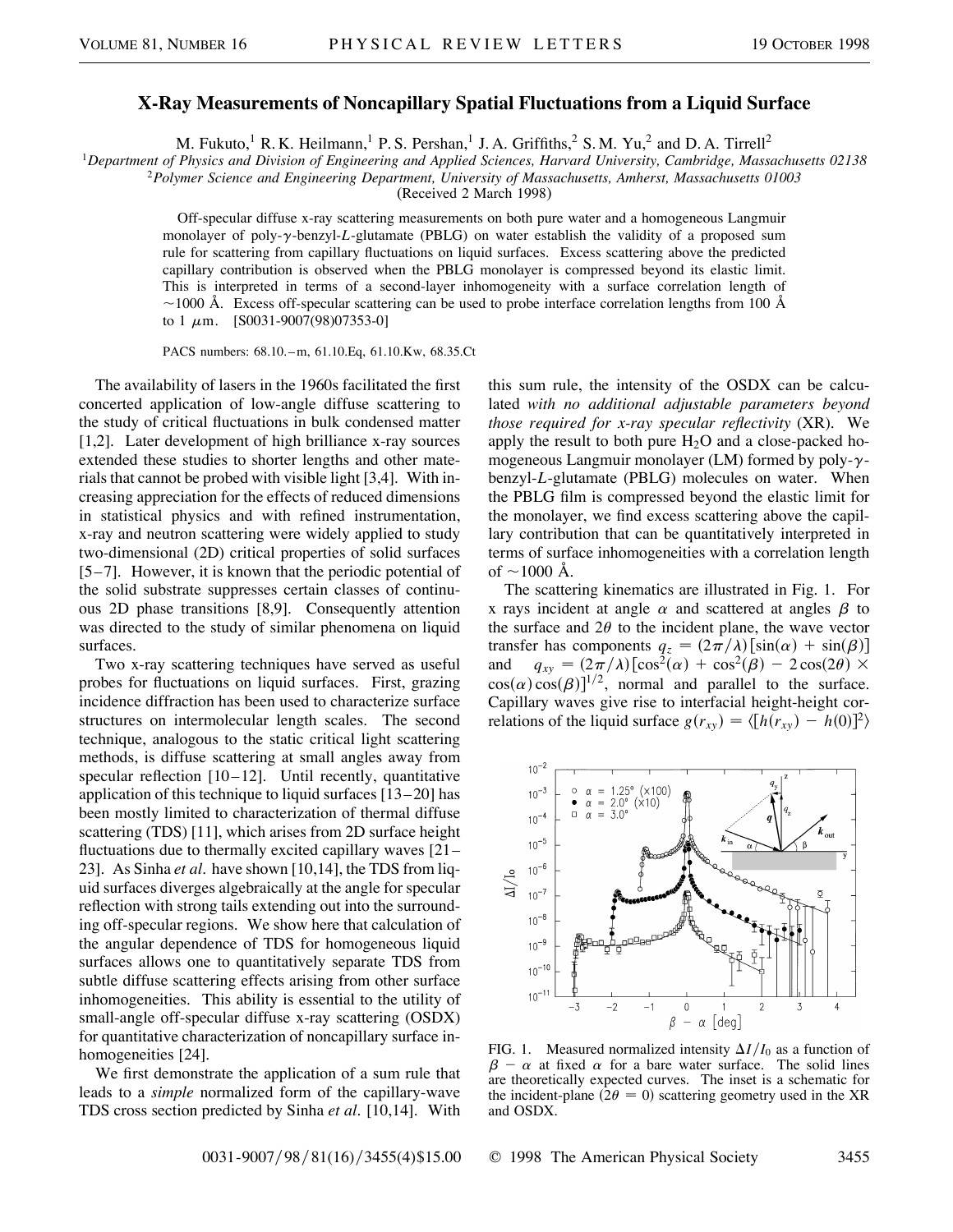which vary logarithmically [10,14,23], when the distance  $r_{xy}$  is smaller than a gravitationally imposed cutoff ( $\sim$ mm) and large compared to the molecular size  $\sim d$ . Therefore, scattering from liquid surfaces does not possess a true specular reflection  $\left[ \sim \delta^{(2)}(\mathbf{q}_{xy}) \right]$ , and the surface scattering may be considered entirely as "diffuse." Neglecting the effect of the gravitational low-*q* cutoff (which is too small to measure with realistic resolutions), the differential cross section  $d\sigma/d\Omega$  is described by a power-law singularity of the form  $1/q_{xy}^{2-\eta}$  for  $\eta = (k_B T/2\pi \gamma)q_z^2 < 2$  [10,14,20], where  $\gamma$  is the surface tension. Normalization of  $d\sigma/d\Omega$ can be accomplished by taking into account the small  $r_{xy}$ behavior which requires that  $g(0) = 0$ . Since the derivation of  $S(q_{xy}) \sim 1/q_{xy}^{2-\eta}$  by Sinha *et al.* [10] is based on  $F(q_{xy})$  {= 2D Fourier transform (FT) of exp[ $-\frac{1}{2}g(r_{xy}) \times$  $q_z^2$ ], it follows that the inverse FT evaluated at  $r_{xy} = 0$ , obtained by summing  $F(q_{xy})$  over all capillary modes with  $q_{xy} \leq q_{\text{max}} \sim 2\pi/d$ , must be unity. The application of this sum rule leads to a simple and physically meaningful normalization of  $S(q_{xy})$  from Eq. (2.32) in Sinha *et al.* [10], without the need for a specific resolution function [14]. For the scattering from a *homogeneous* liquid surface (i.e., conformal roughness of all interfaces) with capillary fluctuations, one obtains [20]

$$
\frac{1}{A_0} \left( \frac{d\sigma}{d\Omega} \right)_0 = \frac{N}{q_z^2} \left| \Phi_0(q_z) \right|^2 \frac{2\pi\,\eta}{q_{xy}^2} \left( \frac{q_{xy}}{q_{\text{max}}} \right)^{\eta}, \quad (1)
$$

where  $A_0$  is the cross sectional area of the incident beam and  $N = (q_c/2)^4 T_F(\alpha) T_F(\beta) / [16\pi^2 \sin(\alpha)].$  $q_c = (4\pi/\lambda)\sin(\alpha_c)$  is the critical wave vector for total reflection ( $q_c = 0.0218 \text{ Å}^{-1}$  for water) and the Fresnel transmission factor  $T_F(\alpha)$  [10] is related to the Fresnel reflectivity  $R_F(\alpha)$  of an ideally flat interface through  $T_F(\alpha) = (2\alpha/\alpha_c)^2 \sqrt{R_F(\alpha)}$  [25]. A surface structure factor  $\Phi_0(q_z)$  can be defined as the 1D FT of  $d(\langle \rho_{T=0}(z) \rangle /$  $\rho_{\infty}$ / $dz$ , where  $\rho_{\infty}$  is the bulk electron density, and  $\langle \rho_{T=0}(z) \rangle$  is the average local electron density profile *in the absence of thermal capillary waves*. This "intrinsic" profile  $\langle \rho_{T=0}(z) \rangle$  [11,20,21] is to be distinguished from the total average density  $\langle \rho(z) \rangle$ , which is obtained by convoluting  $\langle \rho_{T=0}(z) \rangle$  with the distribution of interfacial heights induced by capillary-wave roughness. In order to obtain the number of photons scattered into the detector normalized to the number incident on the surface (i.e.,  $I/I_0$ , we carry out *a precise numerical convolution of* (1) *with the slit-defined resolution function* [20,26].

Details of our Langmuir trough, film preparation, and compression methods have been given previously [27,28]. The temperature of the pure water subphase was maintained at  $23 \text{ °C}$ . The surface tension of a film-coated surface is given by  $\gamma = \gamma_w - \Pi$ , where  $\gamma_w$  is for the bare water surface (72.3 dyn/cm), and  $\Pi$  is the surface pressure, monitored by a Wilhelmy plate. Polydisperse PBLG [29] monolayers were spread at a specific area  $A >$ 23 Å<sup>2</sup>/monomer from a trifluoroacetic acid/chloroform solution (3%:97% by volume) [30] with a concentra-

tion of 0.42 mg/mL and compressed at a rate  $\leq 0.01$  $(\AA^2$ /monomer)/s. The PBLG molecule, due to its  $\alpha$ -helical conformation, resembles a rodlike structure approximately 150 Å in length and 13 Å in diameter [30,31]. On water these rods lie down parallel to the interface [31].

X-ray experiments were carried out using the Harvard/ BNL liquid surface spectrometer [27] on Beamline X22B at the National Synchrotron Light Source ( $\lambda = 1.55$  Å). For both XR and OSDX, the center of the detector (NaI scintillator) slits lies in the incident plane ( $2\theta = 0$ ). For XR, the reflected intensity at  $\beta = \alpha$  (or  $q_{xy} = 0$ ) is measured as a function of  $q_z = (4\pi/\lambda) \sin(\alpha)$ , while OSDX was measured as a function of  $\beta$  at fixed  $\alpha$ . For both measurements the background was eliminated through subtraction of intensities from identical scans taken with  $2\theta$ offsets of  $\pm 0.3^{\circ}$ . The results were normalized to the incident intensity and analyzed in terms of the theoretical predictions for the difference  $\Delta I/I_0 = \{I(2\theta = 0)$  –  $(1/2) [I(+0.3^{\circ}) + I(-0.3^{\circ})]$ /*I*<sub>0</sub> [20]. The rectangular detector slits, located  $L = 621$  mm from the sample center, of (height  $H$ )  $\times$  (width *W*) give an angular resolution of  $\delta \beta = H/L$  and  $\delta(2\theta) = W/L$ . The slit sizes in mm were  $(H, W) = (2.5, 3.0)$  for XR, (1.1, 3.0) for  $\beta$  scans on water, and  $(1.0, 3.0)$  for  $\beta$  scans on PBLG films.

Figure 1 shows  $\Delta I/I_0$  for  $\beta$  scans taken on water. The local density profile  $\rho_{T=0}(\mathbf{r}) = \langle \rho_{T=0}(z) \rangle$  at any point on the simple water/gas interface is a step function, so that  $\Phi_0(q_z) = 1$  [13]. The solid lines are calculated values of  $\Delta I/I_0$  using the known temperature, surface tension, and  $q_{\text{max}} = \pi/(1.4 \text{ Å}) = 2.25 \text{ Å}^{-1}$  as obtained previously for water [13]. The calculation involves *no adjustable parameters*. The theory agrees excellently with the measurements for both the specular and offspecular data. Conservative estimates of uncertainties in the experimentally determined parameters  $(T, \gamma, \delta \beta,$  $\delta(2\theta)$ , etc.) lead to errors in the shown curves that are much smaller than the size of the symbols for the data.

The validity of the formula (1) was tested again for a less simple interfacial structure using the PBLG LM on water. Figure 2(a) shows typical  $\Pi$ -A isotherms, suggesting a monolayer-bilayer transition with the plateau indicating coexistence of the two phases [31]. Specular reflectivity  $R$ , given by the convolution of Eq.  $(1)$ with the detector resolution function centered at  $\beta = \alpha$ , can be used to obtain the structure factor  $\Phi_0(q_z)$  of the film coated surface. The XR data measured on a PBLG film at points  $A = (19.2 \text{ Å}^2/\text{monomer}, 7.8 \text{ dyn/cm})$  and  $B = (9.7 \text{ Å}^2/\text{monomer}, 8.8 \text{ dyn/cm})$  in the isotherm are shown as  $R/R_F$  in Fig. 2(b). The solid curves in Fig. 2(b) are fits based on a box model [28] for  $\langle \rho_{T=0}(z) \rangle$ . Assuming that the smallest capillary wavelength is on the order of the PBLG rod diameter  $d \sim 12.6$  Å, we take the value for  $q_{\text{max}} \sim 2\pi/d = 0.5 \text{ \AA}^{-1}$ . The fact that the results are not sensitive to the precise value of  $q_{\text{max}}$  is discussed elsewhere [20,21]. The profiles  $\langle \rho_{T=0}(z) \rangle$  plotted in Fig. 2(c) correspond to a best fit. The film is clearly a monolayer at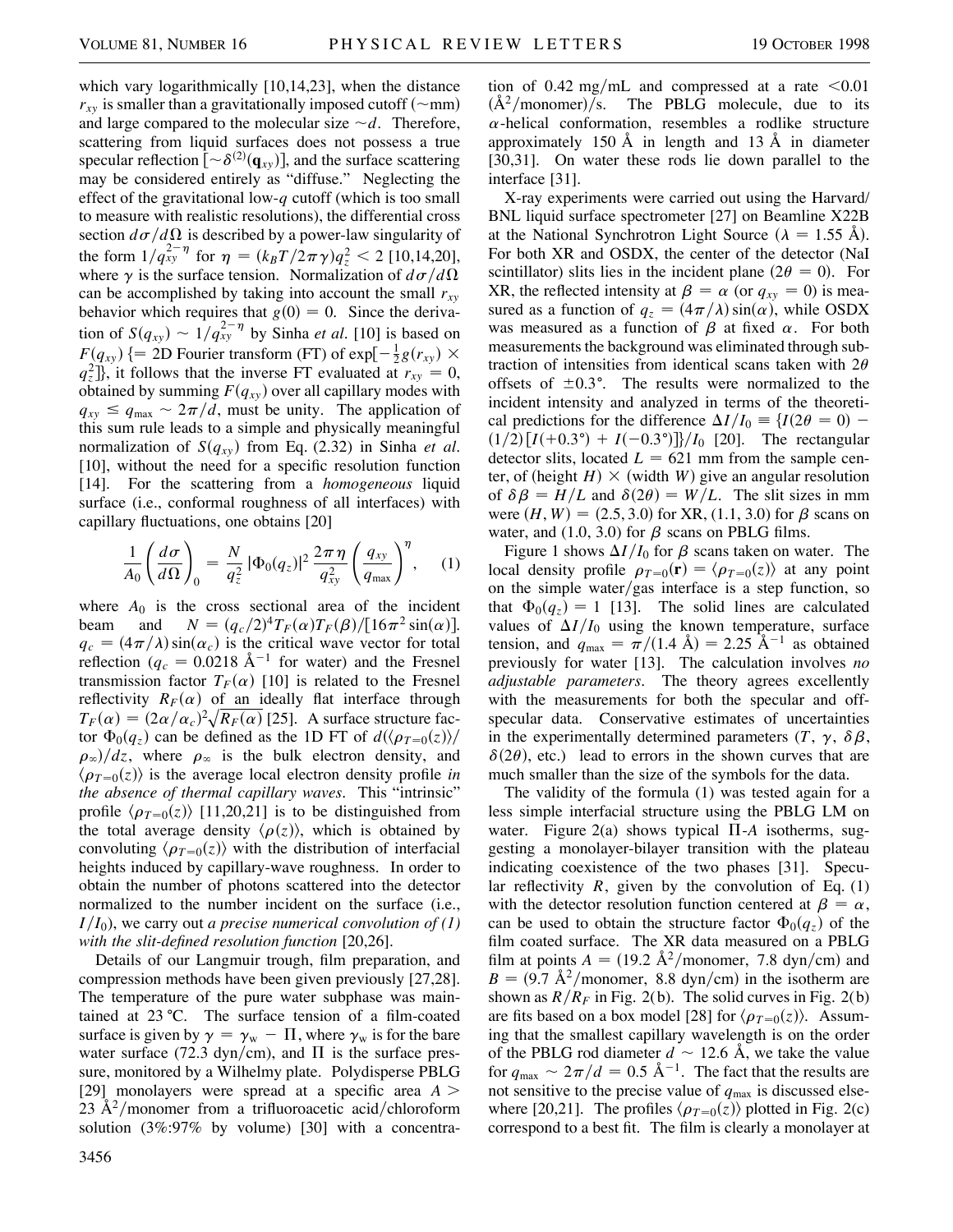

FIG. 2. (a)  $\Pi$ -*A* isotherms for PBLG films at  $T = 23 \degree C$ , showing a continuous scan  $(-)$  and a relaxation scan  $(\bullet)$ , in which the film is relaxed at given *A* until  $\Delta \Pi$  over 5 min is  $<$ 0.05 dyn/cm. (b) Normalized reflectivity *R*/*R<sub>F</sub>* at points *A* and *B* in (a). Fits  $(-)$  are based on Eq. (1), detector resolutions, and average local electron densities in (c), where  $q_{\text{max}} = 0.5 \text{ Å}^{-1}$  is assumed.

*A* and an incomplete bilayer at *B*, with each layer thickness being close to the PBLG rod diameter.

Measured differences  $\Delta I/I_0$  vs  $\beta$  from the PBLG film on water are shown in Fig. 3(a) for the monolayer at *A* and in Fig. 3(b) for the bilayer at *B*. The solid lines correspond to the theoretically predicted  $\Delta I/I_0$  using Eq. (1), the known parameters [*T*,  $\gamma$ ,  $\delta \beta$ ,  $\delta(2\theta)$ , etc.], and the XRbased density profile  $\langle \rho_{T=0}(z) \rangle$ . The very good agreement between data and theory shown in Fig. 3(a) justifies the assumption that all of the surface diffuse scattering is TDS from the capillary fluctuations, and that the *monolayer* is homogeneous. By contrast, Fig. 3(b) shows that the measured scattering from the PBLG *bilayer* at *B* exceeds the values predicted on the assumption of a homogeneous bilayer by up to a factor of 2. In view of the fact that the structure factor  $\Phi_0(q_z)$  was obtained by fitting the XR, the data near  $\beta = \alpha$  agree with the model; however, the off-specular intensity is consistently higher than predicted. This is more clearly evident in Fig. 4, showing the ratio of the data to the solid curves in Fig. 3(b).

In case of lateral density or noncapillary height fluctuations at the interface,  $d\sigma/d\Omega$  has another term beyond (1) that corresponds to scattering due to nonzero  $\delta \rho_{T=0}(\mathbf{r}) =$  $\rho_{T=0}(\mathbf{r}) - \langle \rho_{T=0}(z) \rangle$ . Both the lower density in the second layer and the diffuseness of the layer/gas interface evident in  $\langle \rho_{T=0}(z) \rangle$  for the PBLG bilayer [Fig. 2(c)] are suggestive of greater density fluctuations in the newly formed second layer than in the first layer. Therefore, it is reasonable to assume that the extra scattering comes mostly from microscopic inhomogeneities in the second layer. Examples of possible microscopic origins include (i) a distribution in the heights of molecular centers in the second layer, (ii) deviations in the orientation of molecular axes from being parallel to the interface, and (iii) molecular density variations within the second layer.

Since our data cannot distinguish between these, we analyze the excess scattering by modeling the second-



FIG. 3. Measured  $\Delta I/I_0$  vs  $\beta - \alpha$  for PBLG (a) monolayer at *A* and (b) bilayer at *B* in Fig. 2(a). The solid curves  $(-)$ theoretically expected for *homogeneous* PBLG films are based on Eq. (1), detector resolutions, and  $\langle \rho_{T=0}(z) \rangle$  in Fig. 2(c).

layer inhomogeneity as follows. The local electron density *within* the second layer is assumed to be constant at  $\rho_2 = \rho_{\infty} \phi_2$ , but the height  $h_2(r_{xy})$  of the second layer/gas interface fluctuates about  $\langle h_2(0) \rangle = 0$  over the surface, where  $h_2(r_{xy})$  is assumed to be laterally isotropic [32] and defined in a frame  $(\mathbf{r}_{xy}, z')$  in which capillary waves are absent [i.e.,  $z' = z - h(r_{xy})$ ]. If the two height distributions



FIG. 4. The ratio of measured  $\Delta I/I_0$  to the homogeneous contribution in Fig. 3(b) for the PBLG bilayer at *B*. The fits  $(-)$  in (a) are based on an inhomogeneous model Eq. (2) with roughness  $\sigma_2 = 2.2$  Å and correlation length  $\xi = 1150$  Å for the second layer/gas interfacial height fluctuations. The solid curves in (b) correspond to the  $\Delta I/I_0$  ratio calculated for three different values of  $\xi$ .